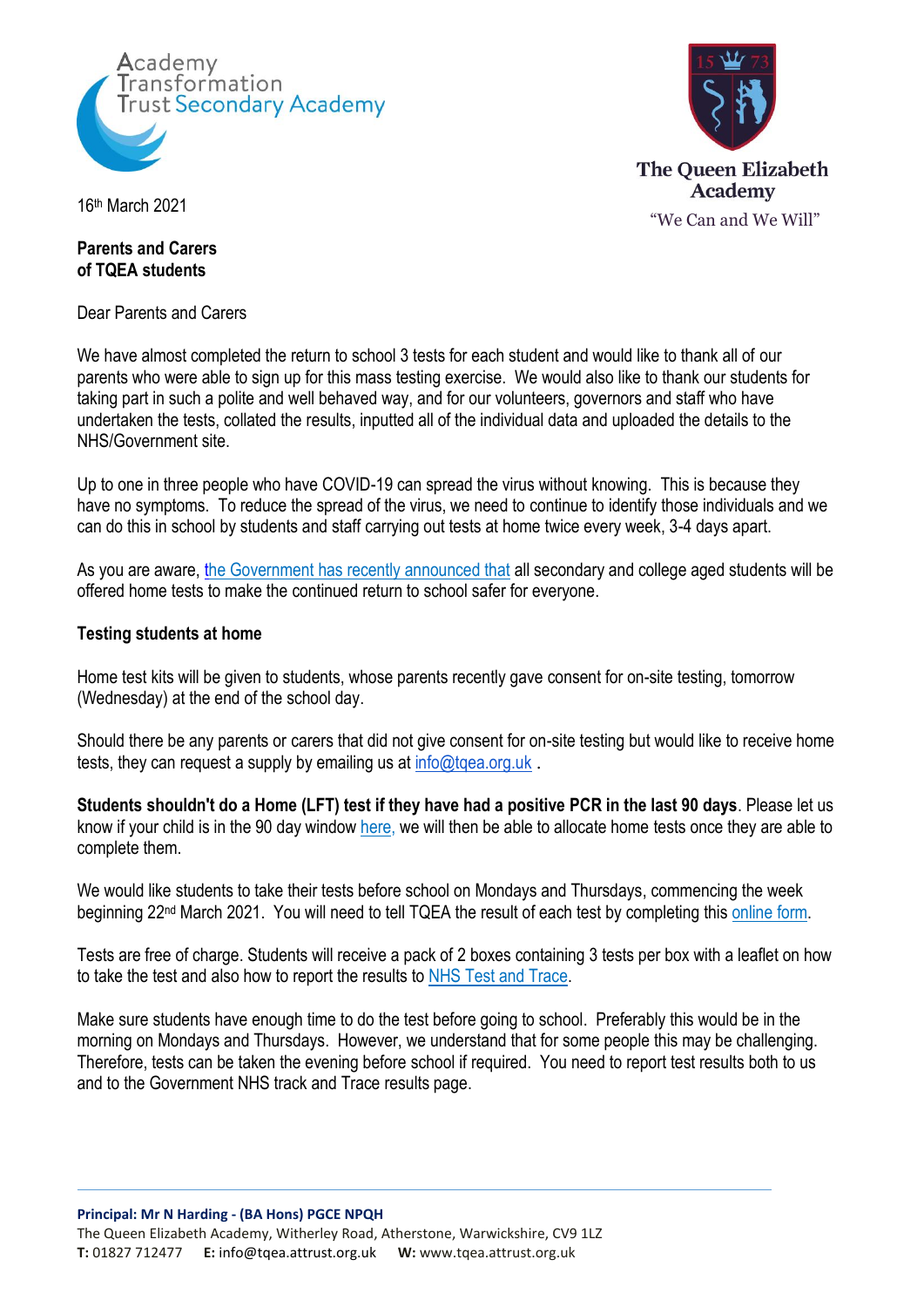## **Taking the test**

As previously mentioned, we will give students a leaflet with instructions on how to do the test with the kit. There is also a useful video to show you how to take the test [here](https://www.youtube.com/watch?v=S9XR8RZxKNo&list=PLvaBZskxS7tzQYlVg7lwH5uxAD9UrSzGJ&index=1) .

[Help and support is also available](https://www.gov.uk/guidance/covid-19-self-test-help) here, including instructions in different languages on how to test and report the results and a video showing you how to take the test. There is no need to keep used test equipment after the test result has been reported. You can put it in your normal bin (household waste).

This does not replace symptomatic testing. If you have symptoms, you should self- isolate immediately, book a [PCR test](https://www.gov.uk/get-coronavirus-test%22%20/t%20%22_blank) and follow [national guidelines.](https://www.nhs.uk/conditions/coronavirus-covid-19/symptoms/%22%20/t%20%22_blank)

#### **What should you do after the test?**

- You need to report your result t[o NHS Test and Trace](https://www.gov.uk/report-covid19-result)
- and to TQEA via our [online form](https://docs.google.com/forms/d/e/1FAIpQLSfwz22GYXLWw4hrxh5qDUJxkhu6JG657lNuJaylYbEFLDiPYA/viewform?vc=0&c=0&w=1&flr=0&gxids=7628)

If anyone tests **positive - you, your household, any support bubbles you are part of** should self-isolate immediately in line with NHS Test and Trace guidance for 10 days. You shoul[d order a confirmatory PCR test](https://www.gov.uk/get-coronavirus-test) if you are testing at home (confirmatory PCR tests are not needed if the test was conducted at the Asymptomatic Test Site at School/college).

If the result of the home test is **unclear (void)** you should do another test. **Negative and void results** should be reported to both [NHS Test & Trace](https://www.gov.uk/report-covid19-result) and to [school.](https://docs.google.com/forms/d/e/1FAIpQLSfwz22GYXLWw4hrxh5qDUJxkhu6JG657lNuJaylYbEFLDiPYA/viewform?vc=0&c=0&w=1&flr=0&gxids=7628)

A negative result does not guarantee that you are not carrying the virus. So, students should continue to follow social distancing, and other measures to reduce transmission such as wearing a face mask and regularly washing their hands.

If you, or anyone in your household, gets symptoms of the virus you should follow [national guidelines](https://www.nhs.uk/conditions/coronavirus-covid-19/symptoms/) on selfisolation and testing.

#### **Why take part**

Taking part in testing is voluntary and all students will be able to attend school whether they take part in testing or not. I am strongly encouraging all students to take part. Testing at home will allow your child and other students to attend school as safely as possible.

Please contact Mr Bovington, our COVID Coordinator, if you have any questions or concerns about home testing via 01827 712477 or info@tqea.org.uk. Thank you for your support.

Yours sincerely

Mr N Harding The Principal The Queen Elizabeth Academy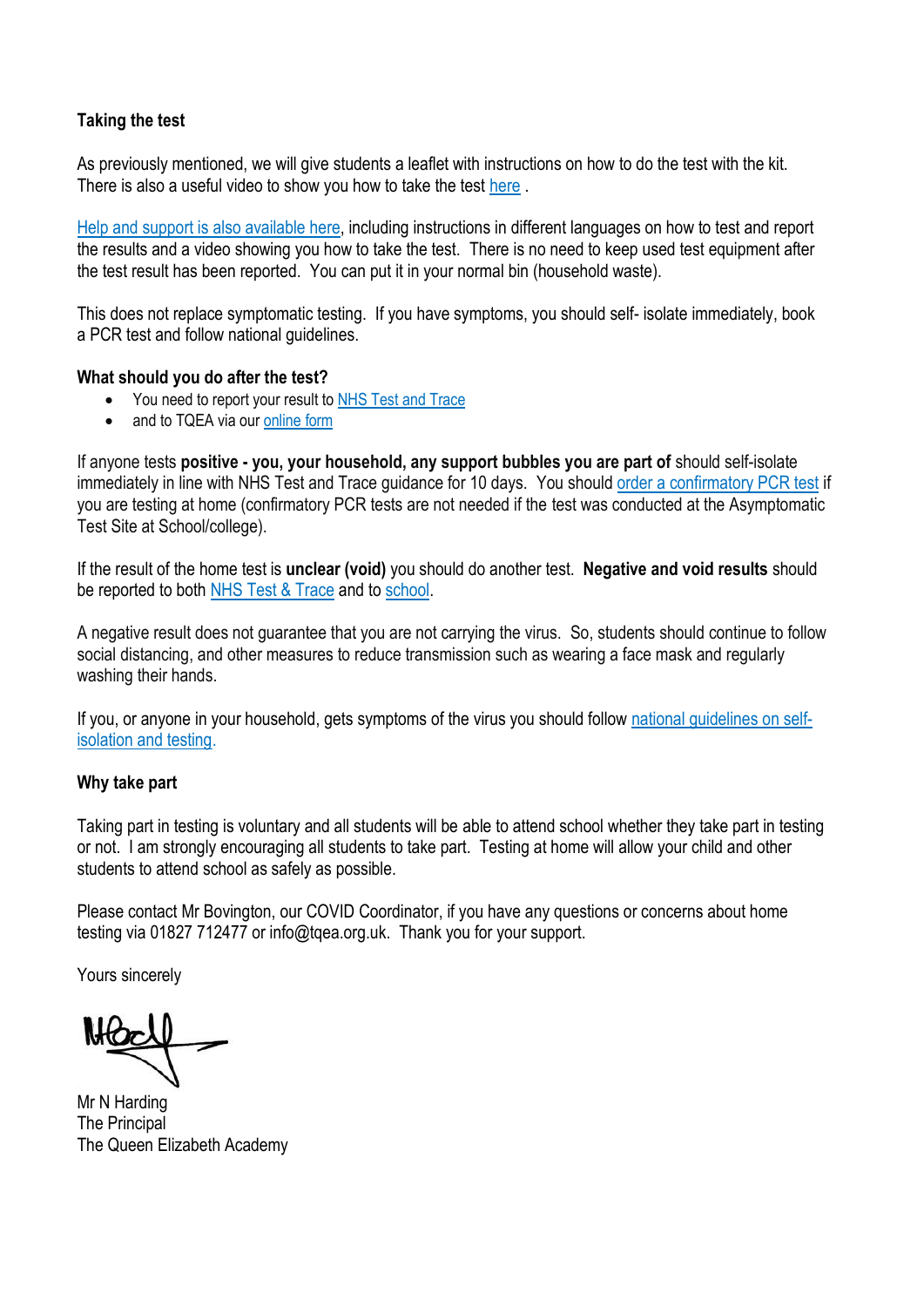# **Some frequently asked questions**

## **Do I need to give consent?**

Students and parents do not give written consent to take part in the home testing programme. Please read the information below on how personal information and test results are shared and the privacy notice below. Once you open the kit you should take and report the results of the tests to [NHS Test & Trace](https://www.gov.uk/report-covid19-result) and [school](https://docs.google.com/forms/d/e/1FAIpQLSfwz22GYXLWw4hrxh5qDUJxkhu6JG657lNuJaylYbEFLDiPYA/viewform?vc=0&c=0&w=1&flr=0&gxids=7628) regardless of the result (positive, negative, or void).

## **Can my child take the test themselves?**

- Students aged 18 and over should do the test themselves and report the result, with help if they need it.
- Students aged 12-17 should do the test themselves with adult supervision. The adult may help the [pupil/student] to take the test if they need support.
- Students aged 11 must be tested by an adult and the adult must report the result.
- $\bullet$

## **Reporting problems or issues with testing**

If there is an issue with the test kit, for example something is missing, please report it by calling **119** and please also tell the school.

If an accident or injury happens whilst using the test kit, please seek medical care by calling 111 (or 999 if it is an emergency). Please also report what happened using this website: [https://coronavirus](https://coronavirus-yellowcard.mhra.gov.uk/)[yellowcard.mhra.gov.uk/](https://coronavirus-yellowcard.mhra.gov.uk/) 

### **What type of tests will be used?**

We will be sending home Lateral Flow Device (LFD) tests. They are a fast and simple way to test people who do not have symptoms of COVID-19, but who may still be spreading the virus.

The tests are easy to use and give results in 30 minutes.

Further information: [https://www.gov.uk/guidance/understanding-lateral-flow-antigen-testing-for-people-without](https://www.gov.uk/guidance/understanding-lateral-flow-antigen-testing-for-people-without-symptoms)[symptoms](https://www.gov.uk/guidance/understanding-lateral-flow-antigen-testing-for-people-without-symptoms)

## **Are LFD tests accurate?**

Lateral Flow Devices identify people who are likely to be infectious. These individuals tend to spread the virus to many people and so identifying them through this test is important.

These tests have been widely and successfully used to detect COVID-19 in asymptomatic individuals and are approved by the Medicines and Healthcare Products Regulatory Agency (MHRA). The speed and convenience of the tests supports the detection of the virus in asymptomatic individuals, who would not otherwise have got tested.

The tests are highly specific, with low chance of false positives. They are also very sensitive and are able to identify the majority of the most infectious yet asymptomatic individuals. Extensive evaluation has been carried out on the tests and it shows that they are both accurate and sensitive enough to be used in the community for screening and surveillance purposes.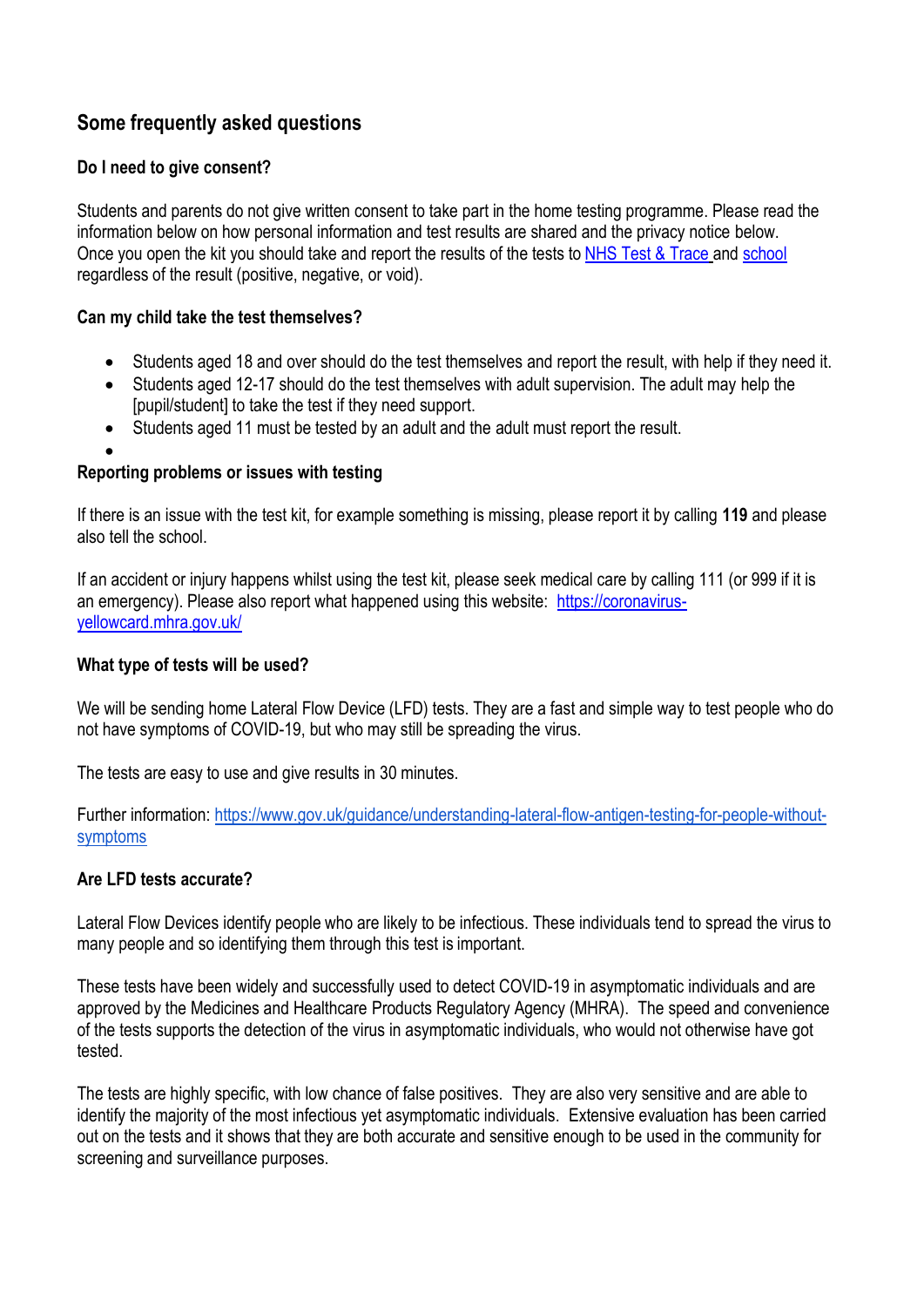It is important to remember that these tests are only an aid to help stop the spread of the virus and you should continue to follow other guidance such as on wearing face coverings and social distancing.

## **How are LFD tests different to PCR tests?**

There are 2 main types of test to check if you have coronavirus:

- polymerase chain reaction (PCR) tests check for the genetic material (RNA) of the virus in the sample you send the sample for processing at a lab
- lateral flow device (LFD) tests detect proteins called 'antigens' produced by the virus

LFD tests give rapid results, in 30 minutes after taking the test.

#### **What does it mean if my child has a positive result?**

If your child has a positive antigen LFD test result they, their household and any support bubbles they are part of should self-isolate immediately in line with [NHS Test and Trace guidance](https://www.gov.uk/government/publications/covid-19-stay-at-home-guidance%22%20/t%20%22_blank) for 10 days. You need to report your result to both [NHS Test & Trace](https://www.gov.uk/report-covid19-result) and your school.

You should order a confirmatory PCR test if you are testing at home (confirmatory PCR tests are not needed if the test was conducted at the Asymptomatic Test Site at school.

You can [book a test here.](https://www.gov.uk/get-coronavirus-test)

#### **What does it mean if my child has a negative result?**

A negative result does not guarantee that your child is not carrying the virus. So, you should continue to follow social distancing, and other measures to reduce transmission such as wearing a face mask and regularly washing your hands.

#### **What if my child has a void result?**

If the result of the test is unclear (void), they should take another one. If the next test is also void, your child should take a PCR test. You can [book a test here.](https://www.gov.uk/get-coronavirus-test)

All test results need to be reported to both [NHS Test & Trace](https://www.gov.uk/report-covid19-result) and [school.](https://docs.google.com/forms/d/e/1FAIpQLSfwz22GYXLWw4hrxh5qDUJxkhu6JG657lNuJaylYbEFLDiPYA/viewform?vc=0&c=0&w=1&flr=0&gxids=7628)

#### **Do I need to send the test to a lab?**

No. The LFDs supplied do not need to be sent to a laboratory to get a result and can give a quick result in around 30 minutes. Guidance on self-testing is contained in the 'Instructions for Use' leaflet, which comes with the test kit. There is also a useful video to show you how to take the test [here.](https://www.youtube.com/watch?v=S9XR8RZxKNo&list=PLvaBZskxS7tzQYlVg7lwH5uxAD9UrSzGJ&index=1)

#### **How do you report the result?**

If it is positive, negative or void) using this [service.](https://www.gov.uk/report-covid19-result) You also need to tell the school the test result. You will receive a text or email from NHS Test & Trace confirming that you have reported your test result.

All test results need to be reported to both [NHS Test & Trace](https://www.gov.uk/report-covid19-result) and [school.](https://docs.google.com/forms/d/e/1FAIpQLSfwz22GYXLWw4hrxh5qDUJxkhu6JG657lNuJaylYbEFLDiPYA/viewform?vc=0&c=0&w=1&flr=0&gxids=7628)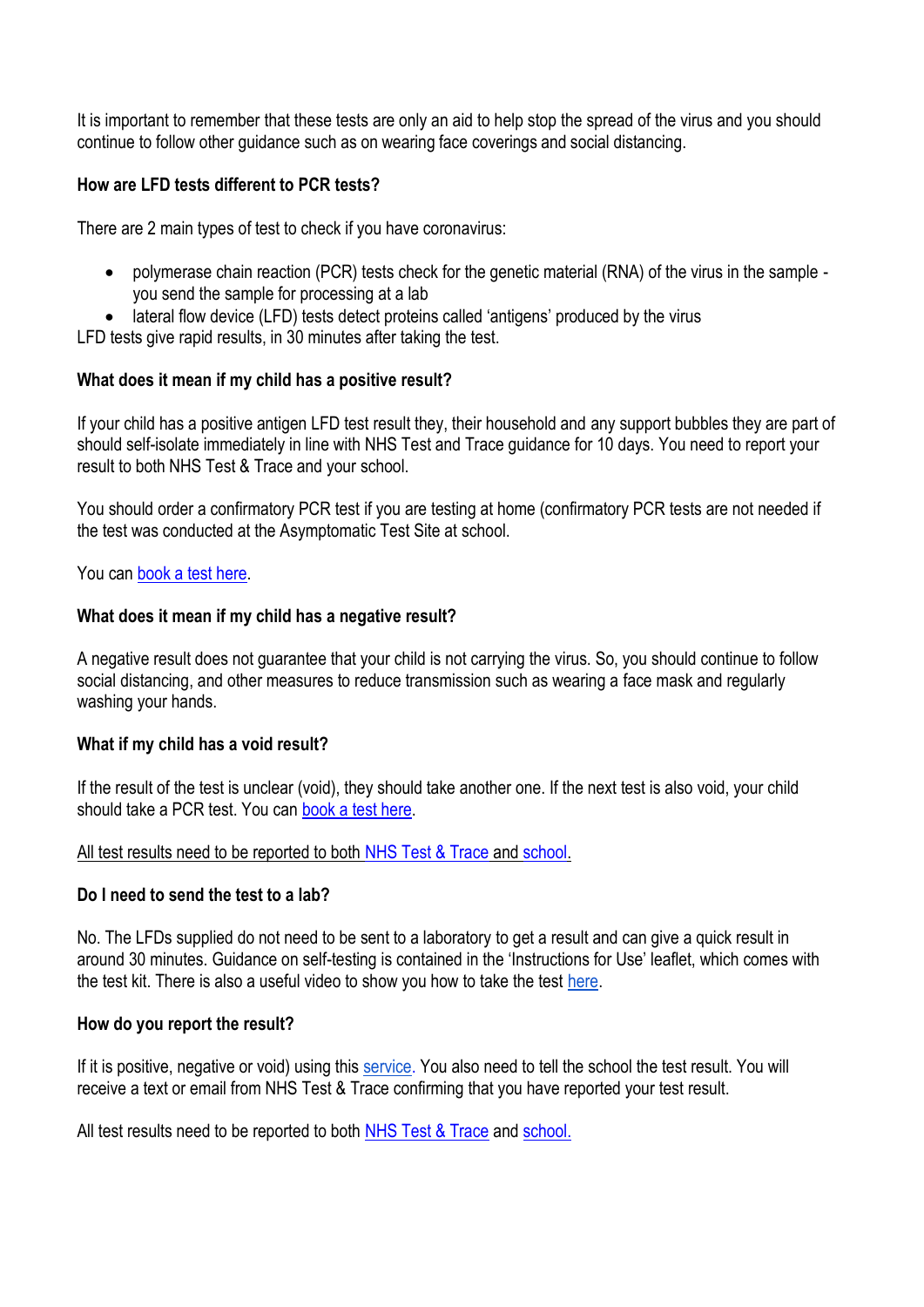## **Can I or someone else in my household use a test kit sent home from school?**

No, however whole families and households with primary school, secondary school, and college age children, including childcare and support bubbles, will be able to test themselves twice every week from home. This testing can be accessed through the following channels:

- get a rapid test at work, through workplace testing. Ask your employer for more information
- attend a test site to get tested where you will be able to see how to take the test or pick up tests to do at home (you can find your nearest test site via the postcode checker [www.gov.uk/find-covid-19-lateral-flow](http://www.gov.uk/find-covid-19-lateral-flow-test-site)[test-site](http://www.gov.uk/find-covid-19-lateral-flow-test-site) or check your local council website)
- collect tests to do at home, find your nearest collection site [COVID Test Finder \(test-and-trace.nhs.uk\)](https://find-covid-19-rapid-test-sites.maps.test-and-trace.nhs.uk/)

If these options are not possible, there will be a supply of rapid tests for order online for people who need them the most. More information can be found on [www.gov.uk/order-coronavirus-rapid-lateral-flow-tests](http://www.gov.uk/order-coronavirus-rapid-lateral-flow-tests)

There is [more information available about testing for households and bubbles of students.](https://www.gov.uk/guidance/rapid-lateral-flow-testing-for-households-and-bubbles-of-school-pupils-and-staff)

#### **How will personal information and test results be shared?**

When your child takes a Lateral Flow test, you need to report the result. This is so that their test result can be traced, which means that you need to share some information about your child.

You need to tell the Department for Health and Social Care (DHSC):

- your child's name
- vour child's test result
- the reference number on the test Kit

 $\bullet$ 

You will also need to tell your child's school their test result.

Under UK law, your child's school or college can collect and store test result data because it is in the 'public interest'. This means that your child's data helps us to stop the spread of the virus, and to keep your children in school. For example, we will tell your child to self-isolate if they get a positive test result.

Schools and colleges will only share information with the Department of Health and Social Care (DHSC) if the test kits used are found to be faulty. If this happens, DHSC will use our information to contact people who used the faulty tests, so that they can be tested again. This will ensure that testing is accurate and helps keep us all safe.

When you report test results online, you are sharing information with DHSC. They may share the information with your GP, local government, NHS, and Public Health England. This is so that they can offer your family health services and guidance if your child needs to self-isolate. They might also use your child's data anonymously (without their name or contact information) to research COVID-19, and improve our understanding of the virus.

For more information on how personal data is used for testing please see the detailed privacy notice below.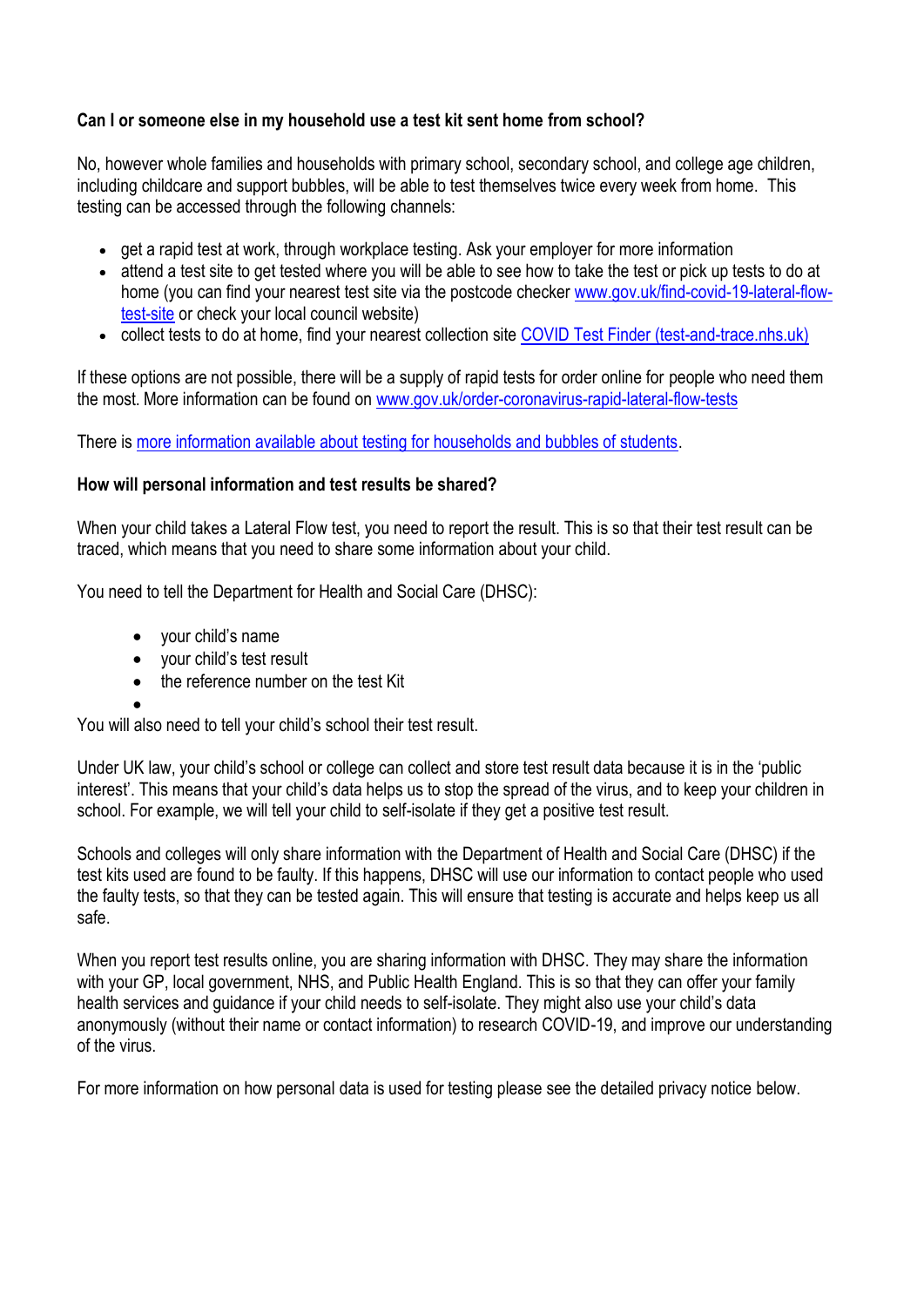## **TQEA – COVID-19 Testing of Students in Secondary Schools and Colleges Privacy Statement**

### **Ownership of the Personal Data**

To enable the Covid-19 testing to be completed at TQEA, we need to process personal data, including the sharing of personal data where this is allowed under data protection legislation. TQEA is the Data Controller for the data required for the management of tests and implementing local arrangements in the event of a positive test.

We will process personal data relating to students under article 6.1(f) of the UK GDPR – it is necessary in the legitimate interest of the data controller. We will process special category personal data under the provisions of article 9.2(i) of the UK GDPR, and Part 1 of Schedule 1(3) of DPA 2018 where it is in the public interest on Public Health Grounds to ensure we can minimise the spread of COVID in a timely manner and enable us to continue to deliver education services as safely and securely as possible. This data is processed under the obligations set out in Public Health legislation (Regulations 3(1) and (4) of the Health Service (Control of Patient Information) Regulations 2002 (COPI)) which allows the sharing of data for COVID related purposes and where it is carried out by a health care professional **OR** someone who owes an equivalent duty of confidentiality to that data.

#### **Ownership of the Personal Data you share with DHSC**

Every time you use a lateral flow test you must report the results. More details can be found here - [Report a](https://www.gov.uk/report-covid19-result)  COVID-19 test result - [GOV.UK \(www.gov.uk\).](https://www.gov.uk/report-covid19-result) The Department for Health and Social Care (DHSC) is the data controller for the information that you transfer to them about you and your test results. For more information about what the DHSC do with your data please see their [COVID-19 Privacy Notice](https://www.gov.uk/government/publications/coronavirus-covid-19-testing-privacy-information)

TQEA remains the Data Controller for the data we retain about you for the management of tests and implementing local arrangements in the event of a positive test.

You should read both this Privacy Notice and the DHSC COVID-19 Privacy Notice to understand how your personal data is used prior to taking a test.

#### **Personal Data involved**

The following personal data is processed by TQEA in relation to your test:

- Name
- Unique code assigned to each individual test and which will become the primary reference number for the tests.
- Test result

For more information about what the DHSC do with your data please see their [COVID-19 Privacy Notice](https://www.gov.uk/government/publications/coronavirus-covid-19-testing-privacy-information)

#### **How we store your personal information**

TQEA will maintain a test kit log which will record against your name details of the testing kit which has been provided to you. TQEA may also record Personal Data about you in its internal COVID-19 test register TQEA's COVID-19 test register will not be shared with DHSC). This information will only be stored securely on locally managed systems with appropriate access controls in TQEA and will only be accessible to personnel involved in the management of tests and implementing local arrangements in the event of a positive test.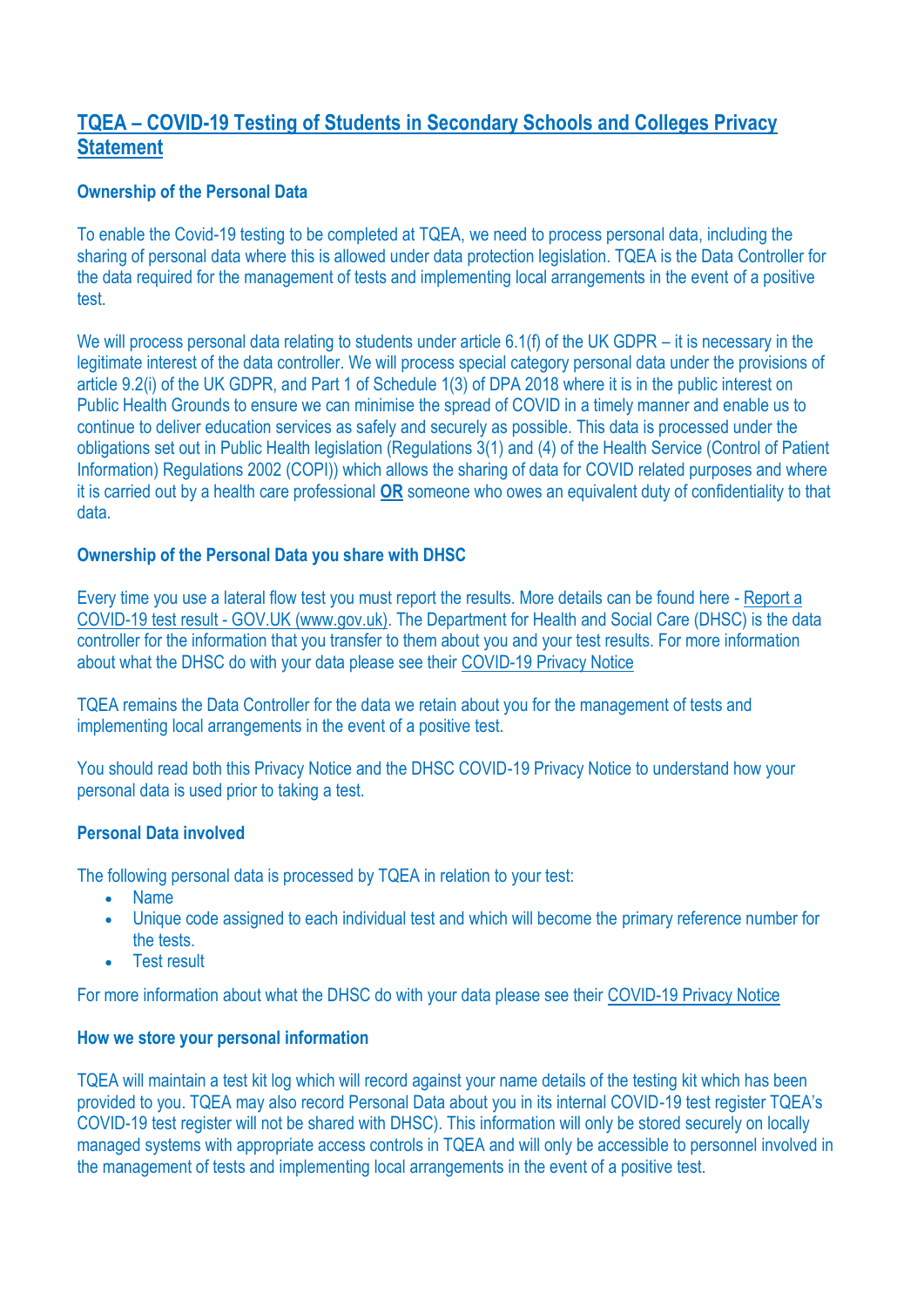TQEA will retain its test kit log and COVID-19 test register for a period of twelve (12) months from the date of the last entries made by TQEA into them.

For more information about what the DHSC do with your data please see their [COVID-19 Privacy Notice](https://www.gov.uk/government/publications/coronavirus-covid-19-testing-privacy-information)

### **Processing of Personal Data Relating to Positive test results**

We will use this information to enact our own COVID isolation and control processes without telling anyone who it is that has received the positive test.

For more information about what the DHSC do with your data please see their [COVID-19 Privacy Notice](https://www.gov.uk/government/publications/coronavirus-covid-19-testing-privacy-information) This information will be kept by the TQEA for a period of twelve (12) months and by the NHS for eight (8) years.

## **Processing of Personal Data Relating to Negative and Void test results**

We will record a negative and void result for the purpose of stock controls of tests and general performance of the testing process.

## **Data Sharing Partners**

The personal data associated with test results will be shared with:

- DHSC, NHS, PHE to ensure that they can undertake the necessary Test and Trace activities and to conduct research and compile statistical information about Coronavirus.
- Your GP the NHS may share the information you provide with your GP to maintain your medical records and to offer support and guidance as necessary. Any data you provide to TQEA will not be shared with your GP.
- Local Government to undertake local public health duties and to record and analyse local spreads.

Personal Data in the TQEA's test kit log will be shared with DHSC to identify which test kit has been given to which individual in the event of a product recall. TQEA will not share its internal COVID-19 results register with DHSC.

#### **Your Rights**

Under data protection law, you have rights including:

- **Your right of access** You have the right to ask us for copies of your personal information.
- **Your right to rectification** You have the right to ask us to rectify personal information you think is inaccurate. You also have the right to ask us to complete information you think is incomplete.
- **Your right to erasure** You have the right to ask us to erase your personal information in certain circumstances.
- **Your right to restriction of processing** You have the right to ask us to restrict the processing of your personal information in certain circumstances.
- **Your right to object to processing** You have the the right to object to the processing of your personal information in certain circumstances.
- **Your right to data portability** You have the right to ask that we transfer the personal information you gave us to another organisation, or to you, in certain circumstances.

You are not required to pay any charge for exercising your rights. If you make a request, we have one month to respond to you. Please contact us at info@tgea.org.uk if you wish to make a request.